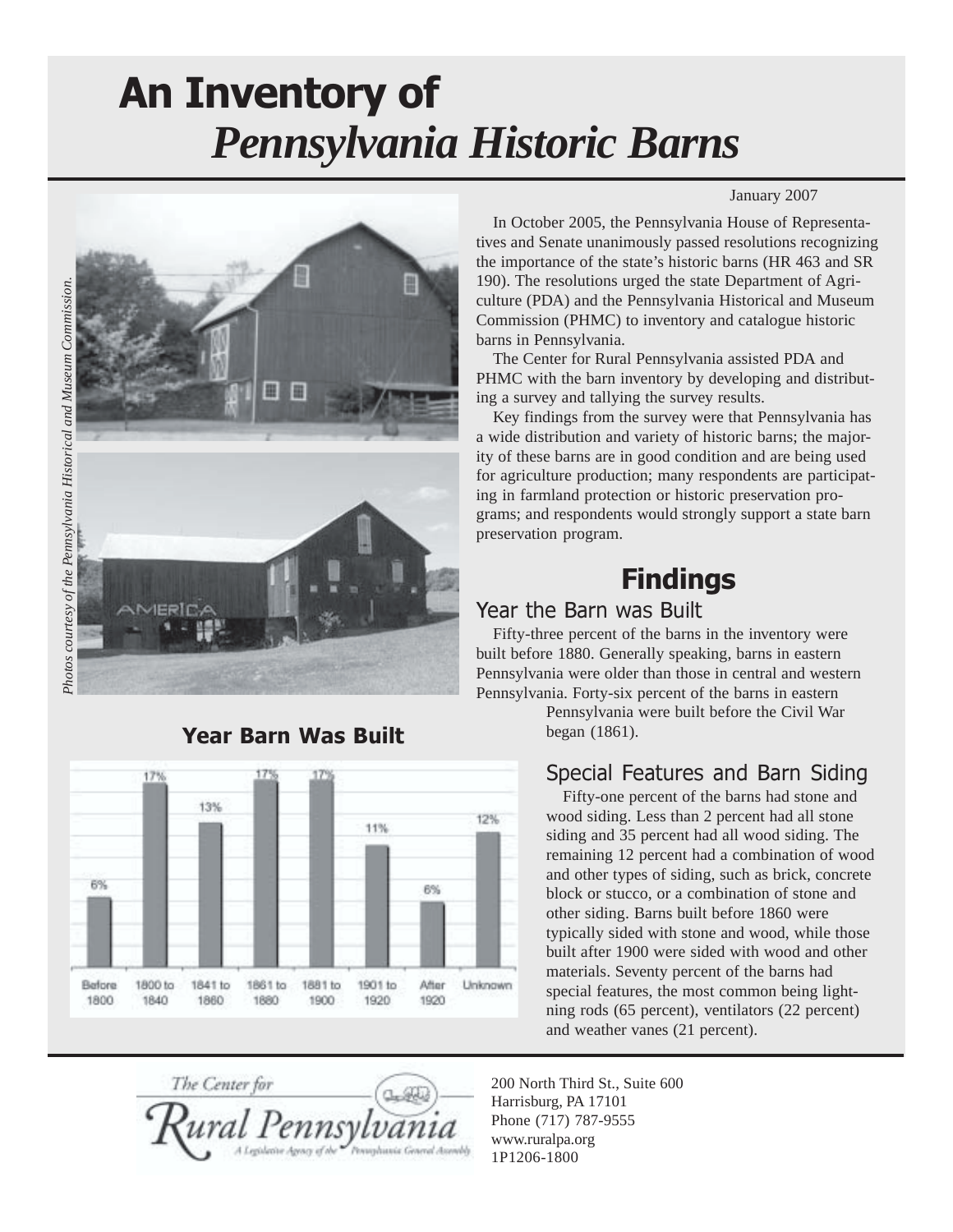# Types of Barns

Fifty-eight percent of the barns were Pennsylvania German bank barns, 21 percent were basement barns, 5 percent were English barns, and another 5 percent were three gable barns.

Pennsylvania German bank barns are characterized as having a second floor forebay projecting six or more feet over the front of the stable or foundation level. The foundation is built into a sloping bank (which typically rises to the rear). It is normally entered through double doors reached by the ramp created from the bank at the rear.

# Condition of the Barn

Seventy-three percent of respondents characterized the overall condition of their barn as "good" to "excellent." Twenty-three percent rated their barn as "fair," and less than 5 percent said their barn was in "poor" to "very poor" condition. Among the respondents, there was no significant

# Pennsylvania German Bank Barn



*Photo courtesy of the Pennsylvania Historical and Museum Commission.*

Percent of Owners Who Rated Barn Condition as Good to Excellent

difference in the condition of the barn and its age. When asked what significant repairs will be needed over the next five years, the top three responses were roof replacement (33 percent), siding replacement (25 percent), and beam or support

replacement (21 percent.) Although not a repair, 51 percent said that their barn would need to be painted within the next five years. Finally, 18 percent said their barn would need no significant repairs over the next five years.

### Barn Alterations

While 45 percent of respondents indicated their barn had been significantly altered since it was originally built, 55 percent said their barn had not been altered. Among respondents, there was no statistically significant difference between the type of barn (Pennsylvania German bank barn, English barn, etc) and whether or not the barn had been altered. Similarly, there was no significant difference between the age of the barn and whether it had been altered. Among the barns that were altered, 60 percent were changed before 1986. The most prevalent types of alterations were the addition or removal of stanchions (42 percent), horse stalls (36 percent), and silos (34 percent).

#### Foundation 74% Roof 68% Exterior 61% Overall Structural Soundness Overall Condition of 73% the Barn

# Barns and Farming

Fifty-four percent of respondents said their barn is being used currently for agricultural production. The top three production uses were hay storage (82 percent), farm equipment storage (63 percent) and housing for beef cattle (28 percent). (The total does not add up to 100 percent due to multiple

responses.) The average barn was located on a 91-acre farm.

Historic barns in western Pennsylvania were generally located on larger farms (128 acres) than those in eastern Pennsylvania (64 acres). Also, bigger barns were more likely to be located on a larger farm and vice versa.

There was no significant difference between the age of the barn and the size of the farm.

Among the 46 percent of respondents who were not using their barn for agricultural production, 81 percent were using the barn for storage.

# Barns That Have Been Significantly Altered by Year Built

|                            | % Barns<br>Altered | Barns Not<br>Altered | Total |
|----------------------------|--------------------|----------------------|-------|
| Built Before 1800          | 53%                | 47%                  | 100%  |
| Built Between 1800 to 1840 | 45%                | 55%                  | 100%  |
| Built Between 1841 to 1860 | 52%                | 48%                  | 100%  |
| Built Between 1861 to 1880 | 44%                | 56%                  | 100%  |
| Built Between 1881 to 1900 | 40%                | 60%                  | 100%  |
| Built After 1900           | 42%                | 58%                  | 100%  |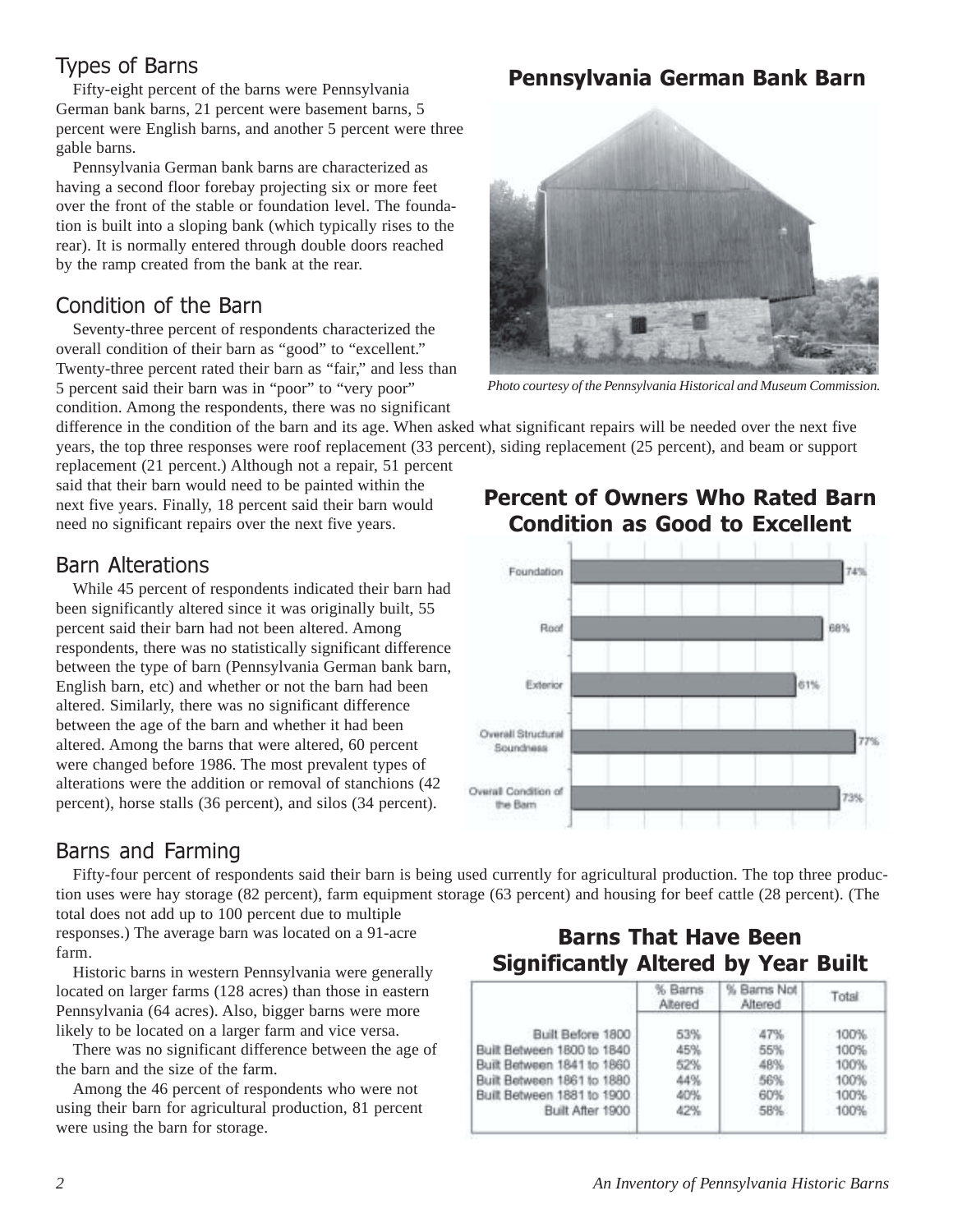# Barns and Agritourism

Approximately 33 percent of the respondents with historic barns provide some type of agritourism activity. According to a 2006 research report published by the Center for Rural Pennsylvania, agritourism is most any activity conducted on a working farm for the enjoyment of visitors that generates income for the owner. Examples of agritourism include winery tours, corn mazes, and farm-stay vacations.

The most common type of activity provided by respondents were: fishing and hunting, horseback riding, and farm markets.

#### Barn Ownership

The average respondent took ownership of the barn in 1984. Ninety percent of owners live within one mile of the barn. Twenty percent of respondents said their principal occupation was agricultural production.

#### Barn/Farm Preservation

Sixty-one percent of respondents said their barn was on property enrolled in one or more farmland or historic preservation programs. Among these respondents, 89 percent were enrolled in farmland protection programs, 2 percent were enrolled in historic preservation programs, and 9 percent were enrolled in both farmland protection and historic preservation programs. Among respondents whose barns are being used for agricultural production, less than 24 percent are not enrolled in any type of farmland or historic preservation programs.

#### Potential Barn Preservation Programs

# Barns on Property Enrolled in One or More Farmland or Historic Preservation Program

| Enrolled in Clean and Green (Act 319)                      | 47% |
|------------------------------------------------------------|-----|
| Located in Agricultural Security Area                      | 25% |
| Subject of an Agricultural Conservation<br>Easement        | 10% |
| Registered with the PDA as Century or<br>Bicentennial Farm | 6%  |
| Listed on the National Register of Historic<br>Places      | 3%  |
| Designated as a local landmark                             |     |

Currently in Pennsylvania there are no state government programs specifically designed for barn preservation. Other states, however, have barn preservation programs that could serve as a potential model for Pennsylvania. Respondents were asked how supportive they would be of various types of barn preservation programs. Respondents were overwhelmingly supportive of programs that would offer financial support for barn preservation and provide technical assistance on barn repair.

#### Percent of Respondents Who Were Supportive or Very Supportive of Potential Barn Preservation Programs



### Barns Being Used in Agricultural Production